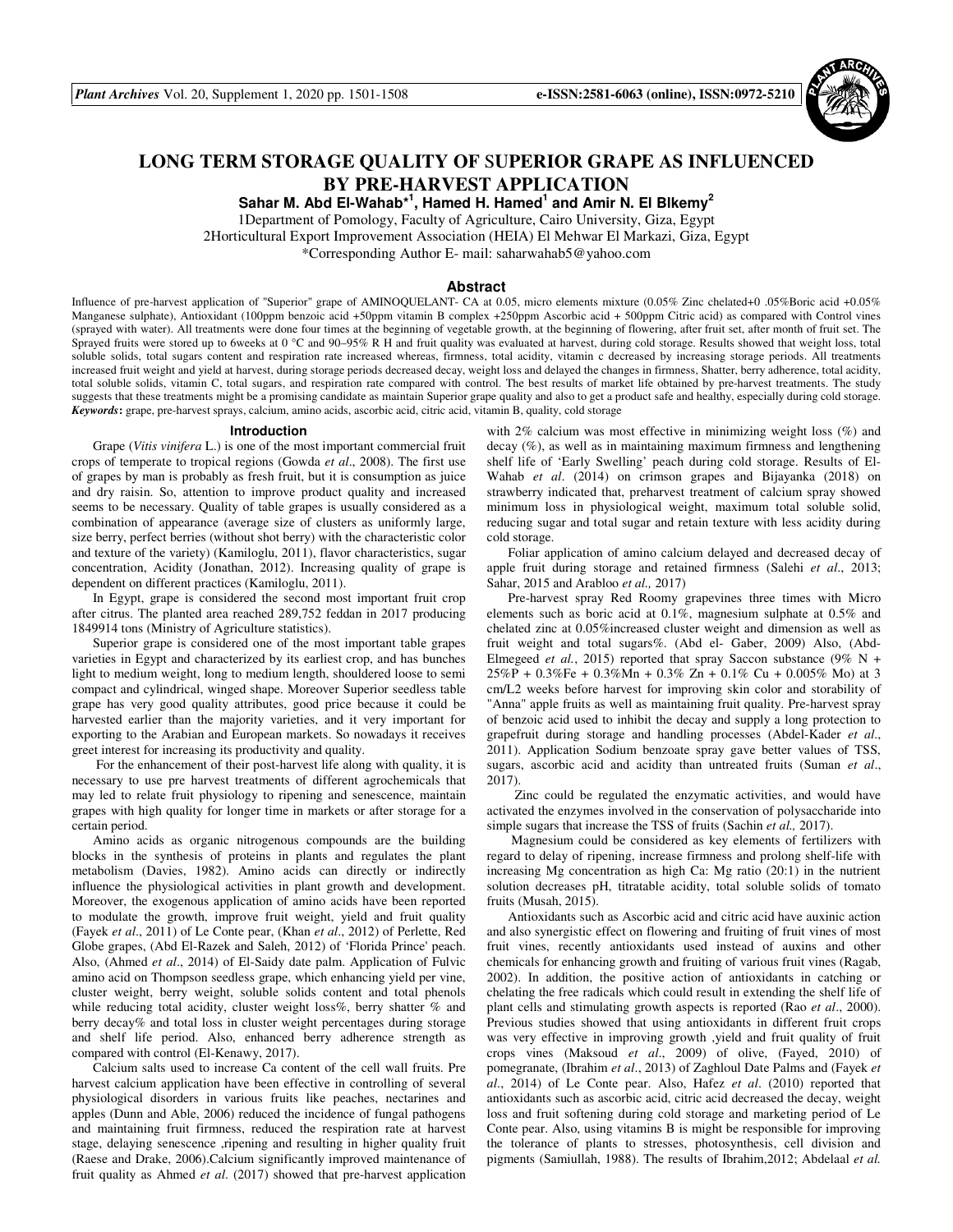(2013, 2014) and El-Khawaga (2014) emphasized the positive effects of using vitamins B on growth and fruiting of grapevines.

The present study was carried out as a trial to improve fruit quality and storability to prolong marketing season of Superior grape cultivar via pre-harvest treatments besides studying physical and chemical characteristics changes during storage. Thus, these treatments will open a new window for Egyptians to successful exportation of this cultivar.

#### **Materials and Methods**

# **Fruit Material**

Nine-years old of Superior grapevines (*Vitis vinifera* L.) were used as the plant material for this study. The present investigation was carried out during the two successive seasons 2017 and 2018 in private vineyard located at Pico Company, Behera governorate, Egypt. Plants devoted for this work were healthy, carefully selected as being representative of the chosen cultivar and as uniform as possible in vigor and shape. All selected vines were grown in sandy soil, planted at 2 x 3 meters apart and irrigated by the drip irrigation system, gable system, grown in sandy soil and received regularly the same horticultural care adopted in this orchard. The vines were cane-pruned system (Y-shape). The vines were pruned during the last week of December for the three seasons of the study so as to (7 canes per vine) and seven renewals spur (2buds/spur) per vine. Sixty vines were selected in a completely randomized design and divided into four groups. Each group was replicated three times and each replicate was represented by five vines. Spraying was conducted on the vegetative growth and clusters .Triton B as a wetting agent was added to all spraying solutions at 0.05%. Spraying was continued till run off (2 L/vine). All treatments were sprayed four times at the beginning of vegetable growth, at the beginning of flowering, just after berry setting and at one month later.

# **Pre harvest Treatments Were:**

1. Control (sprayed with water)

2. Micro elements (0.05% Zinc chelated +0.05%Boric acid +0.05% Manganese sulphate)

3. Anti-Oxidant mixture(100ppm benzoic acid +50ppm vitamin B complete+250ppm Ascorbic acid + 500ppm Citric acid

4. AMINOQUELANT- CA at 0.05% (as a commercial name, liquid formula containing collection of free amino acids and calcium).

The clusters were harvested at maturity stage on 5 June in both seasons when attained total soluble solids percentage (TSS) in berry juice higher than or equal to 14% according to Ramming and Tarailo (1995). Grapes were transported to the laboratory without signs of mechanical damage and deterioration were selected and standardized in clusters showing homogeneous size, color and form, then randomly distributed into 4 groups. Cluster were taken from each replicate of each treatment at the harvest date for determining average Cluster Weight(g) and Yield **(**kg)/vine**)** and fruit quality (physical and chemical characteristics of berries for each treatment was estimated in both seasons.

# **Storage fruits**

Treated clusters were rapidly carefully were placed in four performed cartoon boxes (30×40×20 cm) for each treatment, as box to determine decay, the second to determine weight loss and the third for determine fruit quality parameters every 1 week during 6 weeks period at different sampling time i.e. 0 day at harvest, 7, 14, 21, 28, 35 and 42 days of cold storage, each box contained of (2 kg) was replicated three times, and the experiment was repeated twice (2016 and 2017 seasons). Boxes were subjected randomly to one of the following treatments and stored at 0ºC and 90% RH for 6weeks in laboratory of refrigeration Agriculture Development Systems (ADS) project in the Faculty of Agriculture, Cairo University.

# **Fruit Quality Assessments**

**Decay percentage:** Fruit showed any sign of decay or visual disorders were weighted. The percentage of decay berries were calculated on the bases of total fruit weight, using the following formula

Decay 
$$
\% = \frac{\text{Dedecayed berries (g.)}}{\text{Ini initial weight (g.)}} \times 100
$$

**Weight loss percentage:** The difference between the initial weight of the clusters and that recorded at the date of sampling was translated as weight loss percentage according to the following equation

Weight loss in 
$$
(g.)
$$

Weight loss% = Th initial weight of the clusters at the 
$$
X
$$
 100 beginning of storage (g.)

Berry firmness was determined by using Shatilon's instrument for measuring firmness for grape, average of all berry firmness was recorded as  $(g/cm^2)$ 

**Adherence strength (g):** Berry adherence force measured by using scale and force meter Shatilon's instrument.

# **Shattering percentage**:

This value was determined as follows.

Shattering 
$$
\% = \frac{\text{Weight of shattered berries (g.)}}{\text{Initial weight of the clusters (g.)}} \times 100
$$

**Total soluble solids (TSS) %** of the berries was determined using a digital refractometer (Model PR-32, Atago, Japan) by squeezing the juice. **Total acidity (TA) %** was determined by titration with a standard solution of sodium hydroxide (0.1N), using phenolphthalein as an indicator (A.O.A.C., 2005). The results were expressed as percentages of anhydrous tartaric acid according to the following equation.

Total acidity = 
$$
\frac{\text{M1 of NaOH} \times 0.0075}{\text{M1 juice used}} \times 100
$$

**Respiration rate:** Individual small clusters for each treatment were weighed and placed in 2-liter jars at 20°C. The jars were sealed for 3 h with a cap and a rubber septum. The resulting  $O_2$  and  $CO<sub>2</sub>$  samples of the headspace were removed from the septum with a syringe and injected into Servomex Inst. Model 1450C (Food Pack Gas Analyzer) to measure oxygen and carbon dioxide production. Respiration rate was calculated as ml  $CO<sub>2</sub>/kg$  fruits/hr. (Lurie and Pesis, 1992**)**. Initial reading was scored under room temperature) then every week till the end of cold storage (6 weeks).

**Statistical Analysis:** The obtained data were subjected to analysis of variance. Means were compared using the L.S.D. values at 5% levels. The data were tabulated and statistically factorial analyses according to Snedecor and Cochran (1980).

#### **Results and Discussion**

# **Effect of pre-harvest treatments on fruit quality parameters Cluster Weight and Yield:**

Data in Table (1) show that the use of per harvest application played a significant influence on increasing Cluster Weight and Yield (Kg) per vine. Moreover, The highest significant values of Cluster Weight and Yield were recorded in "Superior" grape vines sprayed with AMINOQUELANT- CA, Antioxidant (benzoic acid + vitamin B complete+ Ascorbic acid + Citric acid and micro elements mixture (Zinc chelated +Boric acid +Manganese sulphate), compared with the control as it gave the lowest values of Cluster Weight and Yield in both seasons. From economical point of view treating Superior grapevines with all treatments gave the best results with regard to yield. Under such promised treatment, yield per vine reached (14.28 and 15.2kg) in AMINOQUELANT- CA, micro ((13.2 &13.8) in elements mixture, (11.4 & 11.9) in Antioxidant while in the untreated vines reached( 8.4 and 9.0 kg) per vine during both seasons, respectively. The promoting effect of amino acids on increase in fruit weight and yield of superior grapevines might be attributed to their positive action on protecting plants from oxidative stress, enhancing the biosynthesis of proteins through polymerization of amino acids, ethylene, GA3, IAA, cyokinins, plant pigments, and organic foods (Davies, 1982) Meanwhile amino acid calcium led to significant increase in fruit weight and yield of "Superior" grape. The positive effect of antioxidants as (Benzoic acid 100 ppm + Vitamin B 50 ppm + Ascorbic acid 250 ppm + Citric acid 500 ppm ascorbic acid +citric acid ) was participate in fruit development through their positive action on enhancing the biosynthesis of natural hormones, nutrient uptake, photosynthesis and biosynthesis of sugars (Rao *et al*., 2000). Previous studies showed that using Ca (ELWahab *et al*., 2014) on crimson grape, using amino acids (Khan *et al*., 2012) on Red Globe grapes, (Belal, 2016) on flame grape. Using antioxidants (Mohamed, 2014) on Thompson Seedless Grapevines, using micro elements (Abd El-Gaber, 2009) on red roomy grapevines as they were very effective in improving growth and promoting yield quantitatively and qualitatively yield.

#### **Decay**

Data in Table  $(2 \& 3)$  show that the all pre harvest treatments reduced decay in all storage periods as AMINOQUELANT- CA 0.05% (Amino acids + Calcium) was the best treatment followed by mixture of Antioxidants (Benzoic acid 100 ppm + Vitamin B 50 ppm + Ascorbic acid 250 ppm + Citric acid 500 ppm) then mixture of micro nutrients (Zinc  $0.05\%$  + Boric acid  $0.05\%$  + Magnesium sulphate  $0.5\%$ )in descending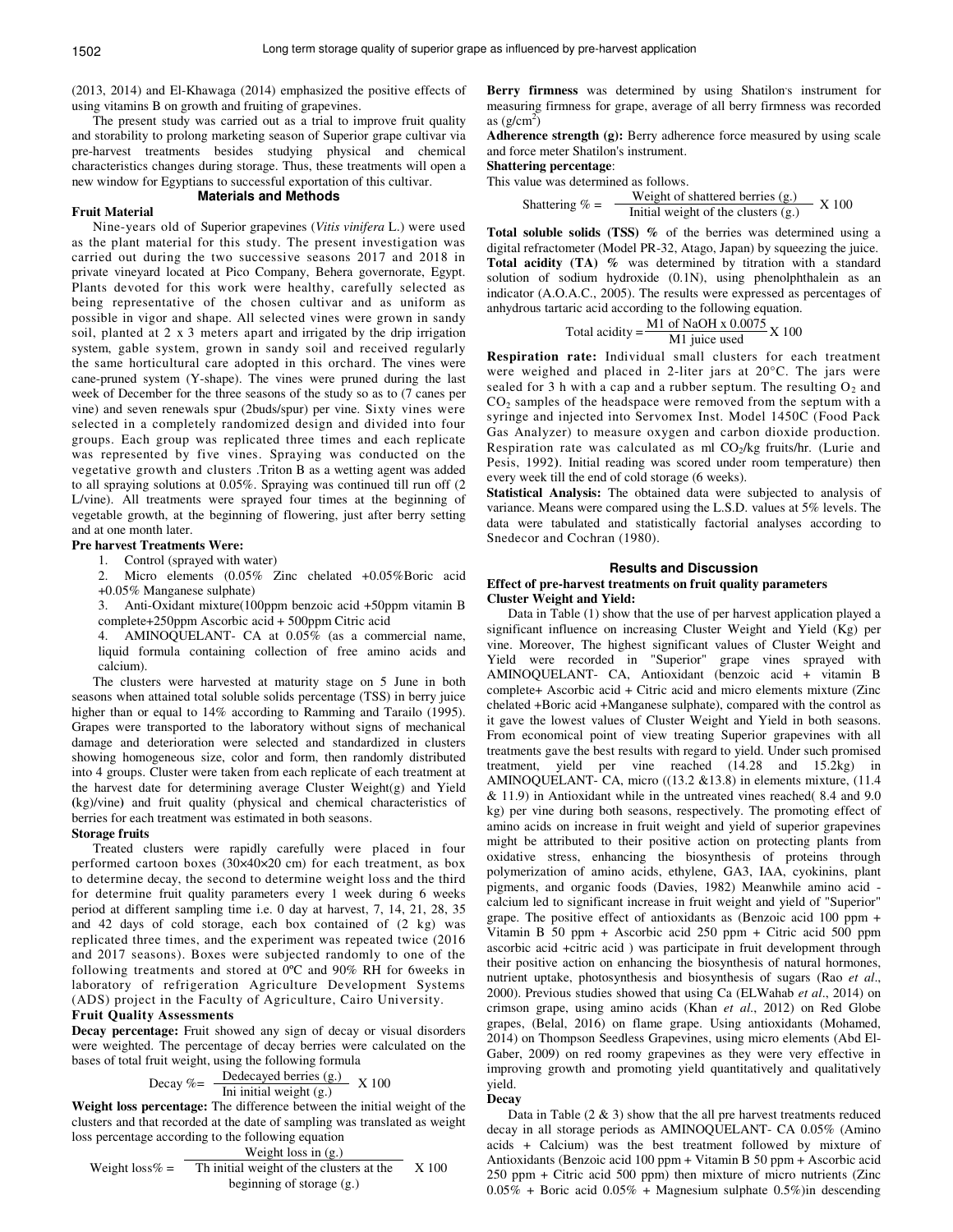order as compared with control treatment under study. Moreover, the percentage of decayed fruits increased gradually with prolonging storage period as previously recorded by (El-Wahab *et al*., 2014) As for the effect of interaction between the tested pre harvest treatments and storage periods, i.e. 7, 14, 21 up to 42 days the control treatment had higher decay percentage at 42 days storage but AMINOQUELANT- CA had the loof apple west decay percentage in both seasons. These results show that addition calcium to amino acids gave better effect in reducing decay. Superior grape fruits treated had the best storability that may be due to Ca induced high fruit resistance for fungi prevented physiological disorders during storage (Dunn and Able, 2006) while antioxidants and micro nutrients lowered decay rate may be related with higher levels of antioxidant enzymes during storage leading to improved storability " Superior " grape. The present results go in parallel to calcium salts decrease decay of grape fruit under cold storage (El-Wahab *et al*., 2014) and of peach (Ahmed *et al*., 2017). Applied amino acid- calcium reduced fruit deterioration, increasing storability apricot (Sahar, 2015). Also, antioxidants decrease decay during cold storage of le conte pear (Hafez *et al*., 2010) and (Sahar, 2015) of apricot. Applied micro elements (Abd-Elmegeed *et al.*, 2015) decrease decay during cold storage of apple and this led to improve storability of " Superior " grape fruits.

# **Weight loss**

Data in Table  $(4&5)$  show that there were a significant difference between treatments and control in terms of their effects on weight loss. The highest values of weight loss were obtained in "Superior" grape control fruits. These results hold true in the two seasons, the lowest weight loss percentage was recorded in sprayed fruits with pre harvest treatments as AMINOQUELANT- CA (amino-calcium) followed by Antioxidant (benzoic acid + vitamin B complete+ Ascorbic acid + Citric acid and then in descending order. Meanwhile, loss in fruit weight increased significantly as storage period advanced and the highest loss of weight was obtained at the end of storage. Similar results were also reported by (EL-Wahab *et al*., 2014). The interaction between pre harvest treatments and storage periods, referred that the lowest values for weight loss at different storage period i.e., 1, 2, 3, 4, 5 and 6 weeks of storage were significant in pre harvest application specially in AMINOQUELANT- CA maintaining more fruit weight until ending stage of storage. The decrease in weight loss may due to respiration and transpiration (Wolucka *et al*., 2005). Calcium plays a role in reducing the respiration (Raese and Drake, 2006) and amino acid – calcium with cold storage reduced transpiration in fruits and thus led to minimize the impact of weight loss of grape fruits and this led to improve storability of grape fruits. Similar results have been reported by (El-Wahab *et al*., 2014) on calcium of Crimson grape and of peach (Ahmed *et al*., 2017). in decreasing weight loss during cold storage. Also, amino acid-calcium or antioxidants reduced weight loss during cold storage and increasing storability of fruits (Sahar, 2015) Applied micro elements (Abd-Elmegeed *et al.*, 2015) decreased weight loss during cold storage of apple. **Fruit firmness** 

As shown in Table  $(6 \& 7)$  all pre harvest treatments resulted significantly highest firmness whereas the highest fruit softening rate was recorded in control treatment. During all storage period, it is cleared that as AMINOQUELANT- CA followed by Antioxidant (benzoic acid + vitamin B complete  $+$  Ascorbic acid  $+$  Citric acid and then micro elements mixture (Zinc chelated + Boric acid + Manganese sulphate), treatments retained maximum fruit firmness as compared with control in both seasons of study. Fruit firmness decreased gradually and significantly with the progress of cold storage in both seasons, a result supported the finding of (El-Wahab *et al*., 2014). The most firm was found in treated fruits that could be due to the addition of calcium to amino acid treatment that could be responsible for the higher pulp firmness observed at harvest and also at the end of storage compared to control. A significant role has been proposed for calcium in conferring mechanical strength on the cell wall, as a result of its binding to pectin to form calcium pectate, which increases the rigidity of the middle lamella of the cell wall (Conway *et al*., 1997). The potential role calcium in increasing firmness of fruit was by the cohesion of cell-walls (Kazemi *et al*., 2011)and thus it contribute to the linkages between pectin substances within the cell-wall (Arhtar *et al*., 2010). Also role of pre harvest treatments as inhibition of the action of wall-degrading enzymes, this led to increasing hardness at harvest till 42 days of cold storage which enhanced fruit handling and storability. While the control vines (without receiving pre harvest treatment) had the softest fruits. In response to fruit firmness, it is clear that firmness showed a trend of decrease with the extending of storage period. Control fruits presented the lowest significant values, while fruits from vines treated with pre harvest treatments produced the highest positive effect on firmness at both seasons. The incensement in fruit firmness during cold storage was stated by El-Wahab *et al*. (2014) and (Ahmed *et al*., 2017). on Calcium and Sahar (2015) on amino acids - calcium or antioxidants and Applied micro elements (Abd-Elmegeed *et al.*, 2015) increased firmness during cold storage of apple and so pre harvest treatments led to improve storability of " Superior " grape fruits.

**Adherence Strength:** Berry adherence of superior grape cv. during cold storage at 0 °C and 90 - 95% RH decreased towards the end of storage period (El-Wahab *et al*., 2014). Tables (7&8).Furthermore, AMINOQUELANT- CA (amino acids +Ca) treatment gave the highest significant berry adherence followed by Antioxidant(benzoic acid + vitamin B complete+ Ascorbic acid + Citric acid treatment and finally micro elements mixture (Zinc chelated +Boric acid +Manganese sulphate)treatment as compared with the control in both seasons. Coercing the interaction, the highest berry adherence at different periods of sampling during the storage was recorded as a result of AMINOQUELANT- CA treatment compared with control treatment during both seasons of study. These results are agreement with Sahar (2015) on amino acids- calcium and antioxidants as their gave the highest berry adherence during cold storage.

**Shattering percentage**: Regarding the effect of pre harvest treatments on shattering character, data in table  $(9 \& 10)$  It is clearly that that the average values increased as the storage period increased reaching its highest values at the end of storage (El-Wahab *et al*., 2014), the lowest values were recorded as result of all pre harvest treatments AMINOQUELANT- CA, Antioxidant(benzoic acid + vitamin B complete + Ascorbic acid + Citric acid and micro elements mixture (Zinc chelated + Boric acid +Manganese sulphate), compared with control treatment. Such results were true during both season of study. In addition, AMINOQUELANT- CA reflected the lowest values in this respect with regard to the effect of the interaction, during the different periods of storage in two seasons of study. These results are parallel with Sahar (2015)on amino acids- calcium and antioxidants (ascorbic acid +citric acid ) as their gave the highest berry adherence during cold storage.

#### **Total Soluble Solids:**

Results in Table (11 & 12) show that increased levels of TSS were recorded in fruit of vines treated with AMINOQUELANT- CA, micro elements mixture (Zinc chelated + Boric acid +Manganese sulphate), Antioxidant (benzoic acid + vitamin B complete+ Ascorbic acid + Citric acid at harvest day in both seasons. It is obvious that TSS increased with extending of the storage period reaching the maximum values at the end of storage period (42 days) as previously detected by EL-Wahab *et al*. (2014). These results might be due to loss of dry matter through respiration and metabolic activity and the loss of moisture from fruit through transpiration. During storage and at the end of cold storage, all treatments showed increases in content of total soluble solids, although the increases were significantly lower in fruits treated with pre harvest treatments of AMINOQUELANT- CA, mixture Antioxidant and micro elements than in control treatment. As for the interaction, holding Superior grape fruits in cold storage for a period of 6 weeks resulted in a significant low increasing in T.S.S specially pre harvest treatments of AMINOQUELANT- CA followed by Antioxidant and then micro elements mixture in descending order in both seasons. Moreover, fruits of pre harvest treatments showed the lowest increase in T.S.S values than control. The lowest increase in the TSS during cold storage by pre harvest treated fruits was probably due to pre harvest treatments may had slowed down respiration and metabolic activity, hence retarded the senescence and lowered contents of TSS during cold storage and this led to improve storability of " Superior " grape fruits. Applied amino acids –calcium or antioxidants can be reduced fruit soluble solids concentration of (Sahar, 2015)

#### **Total acidity**

Table  $(13 \& 14)$  show that fruit acidity was significantly decreased as the storage period extended till the end of storage period 6 weeks. (EL-Wahab *et al*., 2014) on grape detected a decrease in acidity of fruits during storage. Pre harvest treatments especially AMINOQUELANT-CA, followed by Antioxidant(benzoic acid + vitamin B complete+ Ascorbic acid + Citric acid and then micro elements mixture (Zinc chelated +Boric acid +Manganese sulphate) delayed the decrease in concentrations of total acidity during cold storage. Moreover, control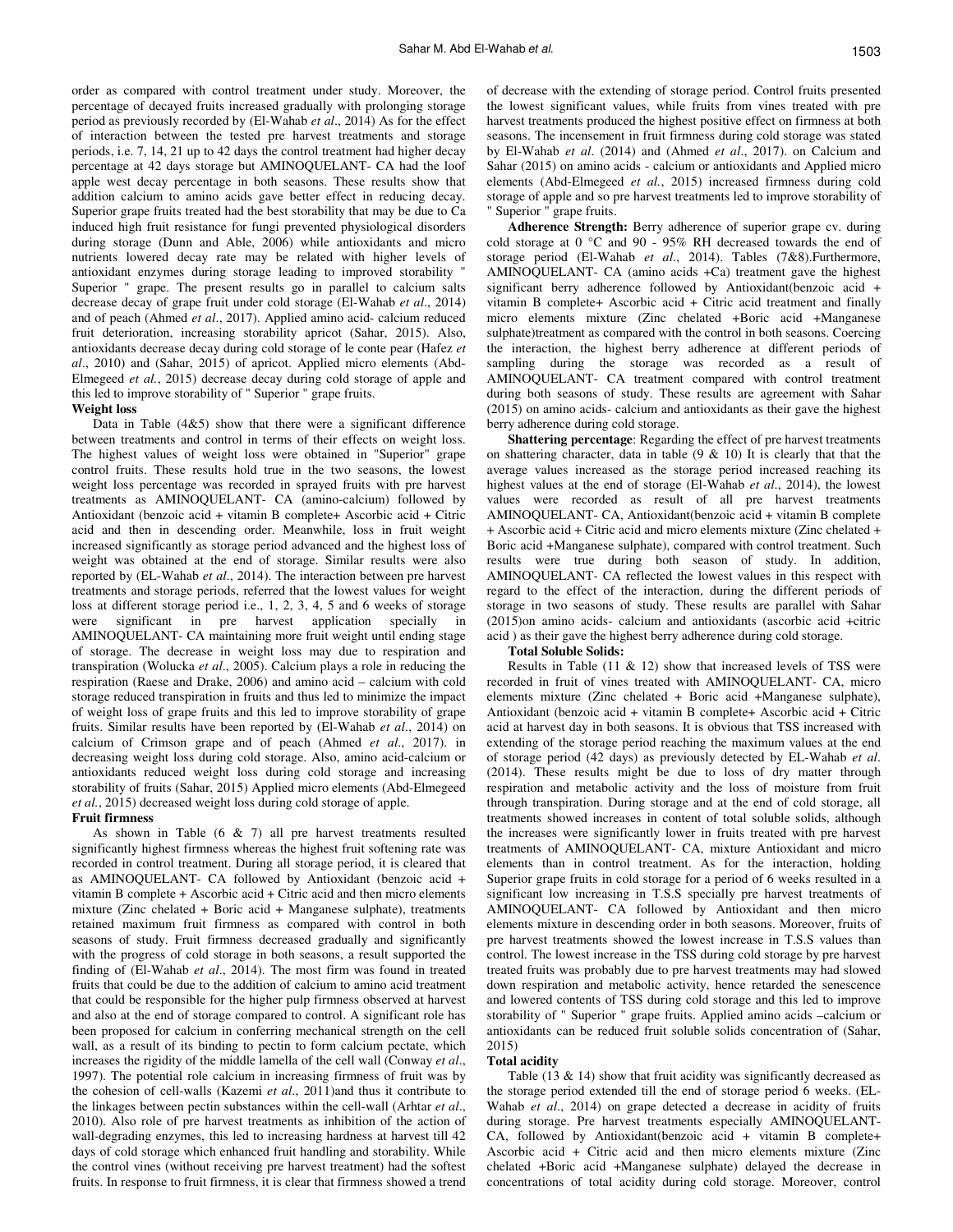treatment gave the lowest value of acidity in both seasons. As for the combined effect of storage period and pre harvest treatments on total acidity, AMINOQUELANT- CA, Antioxidant and micro elements and mixture treatments were more effective in delayed the decreasing titratable acidity during 2017 and 2018 seasons. The decrease of total acidity during storage was faster in control fruits compared to treated fruits which indicated more use of organic acids and high respiration rate of untreated fruit. In the present study it seems that decrease of total acidity during cold storage and indicated that use of organic acids in respiratory process (Ishaq *et al.,* 2009). Pre harvest treatments delayed the decrease of acidity during cold storage that may be due to additional calcium reduce respiration (Raese and Drake, 2006 ) which led to delay in metabolic changes of organic acids (Pila *et al*., 2010) and maintain titratable acidity of fruits and this led to improve storability of "Superior" grape fruits. Similar results shown by (Sahar, 2015) with amino acids – calcium or Anti-Oxidant and (El-Wahab *et al*., 2014 & Bijayanka (2018) with calcium and micro elements (Abd-Elmegeed *et al.*, 2015).

# **Vitamin C**

Results presented in Table 15 and 16 indicated that the maximum values of Vitamin C content was observed at harvest or during storage in Antioxidant (benzoic acid + vitamin B complete+ Ascorbic acid + Citric acid) treatment, followed by AMINOQUELANT- CA( amino acids + Ca) and micro elements mixture (Zinc chelated +Boric acid +Manganese sulphate) in descending order while the lowest value of vitamin C was recorded by control treatment in both seasons. Means for weekly intervals show that fruit vitamin C content was gradually decreased and significantly with the progress of storage and reached the lowest significant level at the end of storage period compared with fruits at harvest. Also, (El-Wahab *et al*., 2014) on grape fruits obtained similar results. Fruits of the antioxidants (benzoic acid + vitamin B complete+ Ascorbic acid + Citric acid) still had the highest value of ascorbic acid while that control had the least content. This study has demonstrated that the pre harvest treatments especially Antioxidant treatment, delayed the loss of ascorbic acid at the end of stored grape. This may be due to increase in fruit content of antioxidants may give it a defense against oxidative stress thus keeping its vitamin C and calcium reduce physiological disorders which causing oxidation of ascorbic acid and led to maintain quality and improve post harvest life of Superior grape. These results are in agreement with those obtained by, (El-Wahab *et al*., 2014) reported that calcium minimized the disorders and maintained the loss of ascorbic acid of Crimson grape. Mix of ascorbic acid and citric acid increased vit. C and Amino acid delayed the decline of ascorbic acid content of apricot fruit (Sahar, 2015).

#### **Total sugars**

The effect of different pre harvest treatments on total soluble sugars content of stored Superior grape fruits are presented in Table (17 & 18). It clearly showed that total soluble sugars increased gradually and significantly with extending of storage period as previously detected by El-Wahab *et al*. (2014). However, control treatment resulted in higher and faster increase in total soluble sugars during cold storage than that occurred in fruits treated with pre harvest treatments at the two seasons of this study. The increase in sugars content of fruits could be due to ripening process that led to the transformation of some carbohydrates components as starch to sugars by the enzymatic activities (Karemera and Habimana, 2014). In this respect AMINOQUELANT- CA followed by Antioxidant(benzoic acid + vitamin B completete+ Ascorbic acid + Citric acid and then micro elements mixture (Zinc chelated +Boric acid +Manganese sulphate) treatments in descending order gave the lowest values of total sugars as compared with the control treatment for both investigate seasons .Moreover, the effect of interaction revealed that at the end of storage period (6weeks), fruits were of the pre harvest treatment AMINOQUELANT- CA showed the lowest values of total sugars than untreated fruits in the first and second seasons. Concerning the total soluble sugars of fruits, it is evident that all pre harvest treatments decline increases in total soluble sugars, whereas, the control gave the highest content of total sugars in both seasons. The pre harvest treatments maintained on total sugars from rapid increasing during cold storage may be related with slow respiration with Ca and high levels of antioxidant enzymes and defense mechanisms from high ripening during storage, so leading to improve storability of superior grape. The obtained results are in agreement with calcium (El-Wahab *et al*., 2014 & Bijayanka (2018) and amino acids – calcium or anti-oxidant applications (Sahar, 2015) as she maintained on total sugars during cold storage.

#### **Total phenols**

Results illustrated in table (19  $\&$  20) showed that there was significant decrease in total phenols content as the storage period prolonged. Similar result was obtained by El-Wahab *et al*. (2014) on Crimson grape cultivar as the total phenols levels at the initial of the storage period were higher than the end ones just for the all treatments .Moreover, the present data reveal that the highest values of total phenols were recorded for Superior grape treated with pre harvest treatments AMINOQUELANT- CA followed by Antioxidant(benzoic acid + vitamin B complete+ Ascorbic acid + Citric acid and then micro elements mixture (Zinc chelated +Boric acid +Manganese sulphate) in descending order compared with untreated Superior grape fruits which had the lowest significant means of total phenols at the end of storage period in both seasons of study .Concerning the effect of the interaction between the tested pre harvest treatments and storage period, the lowest values for total phenols was rapidly decreased in control compared with treated fruits . During storage, decrease level of total phenols might be due to breakdown of cell structure at senescence stage (Ghasemnezhad *et al*., 2010). It was assumed that the effect of AMINOQUELANT- CA, Antioxidant(benzoic acid + vitamin B compelete+ Ascorbic acid + Citric acid and micro elements mixture (Zinc chelated +Boric acid +Manganese sulphate), treatments on maintain of total phenol content can be attributed to delay in senescence process .Phenol compounds are responsible for the flavor and color of fruits (Jeong *et al*., 2008) and act as antioxidants(Robarts *et al*., 1999). Polyphenol oxidase (PPO) activity is responsible for the browning of tissues fruits through oxidation of phenolic compounds (Zhang and Zhang, 2008). It is evident that all pre harvest treatments gave the lowest decrease in total phenols with the advancing of market life compared with the control fruits .The maximum retention in phenolic compounds can be inferred by the reduced respiration ,softening and acidity loss with adding calcium to pre harvest treatments. Also calcium maintained a reduced PPO activity during storage of Crimson grape fruits (Ali *et al*., 2013). Furthermore, pre harvest treatments specially amino acids –Calcium or Anti oxidant or micro elements mixture treatments decreased losses total phenols that may be due to delay oxidation of phenol substances through Polyphenol oxidase (PPO) activity and this led to improve storability of Superior grapes. These results are in harmony with those obtained by (El-Wahab *et al*., 2014) and (Sahar, 2015) as they increased total phenol content during cold storage.

# **Respiration Rate**

It can be seen from (Tables 21  $&$  22) that there was a noticeable increased initial respiration rate values in treated and untreated "Superior" fruits at harvest day due to the acquisition of the fruits of the temperature field. Meanwhile values of rate of respiration decreased in the first week of storage due to lower temperature of cold storage at0°C during the two seasons of investigation. At the end of storage time, all pre harvest treatments AMINOQUELANT- CA and Antioxidant(benzoic acid + vitamin B complete  $+$  Ascorbic acid  $+$  Citric acid and micro elements mixture (Zinc chelated +Boric acid +Manganese sulphate) tended to have the effective role in reducing the rate of respiration of Superior grapes. Meanwhile, control fruits had the highest respiration rate specially on 6 weeks. Interaction data show significant reduced respiration rate by AMINOQUELANT- CA, mixture Antioxidant and micro elements treatments at different storage periods. Reduced respiration retards softening and slows down various compositions. Similar results have also been reported by other researchers that calcium plays a role in reducing the respiration during cold storage (Raese and Drake, 2006) and (El-Wahab *et al*., 2014) and that amino acids or antioxidants (Sahar, 2015) as reduced respiration rates during cold storage which result in reducing senescence rate after harvest so, this led to improve storability of "Superior" grape fruits.

### **Conclusion**

The results presented in this study indicated that treated pre- harvest "Superior" grape with AMINOQUELANT- CA (amino - Calcium), Antioxidant(benzoic acid + vitamin B complete+ Ascorbic acid + Citric acid and micro elements mixture (Zinc chelated +Boric acid +Manganese sulphate), were the most effective in increasing yield and controlling postharvest decay and maintain on compositional changes by delaying physical and chemical changes, slowing down respiration rate during cold storage and extending post-harvest life. Pre-harvest treatments are safe and simple and suggested being a good recommendation for keeping fruit quality as well as extending market life and "Superior" grape fruits intended for long distance shipping for export.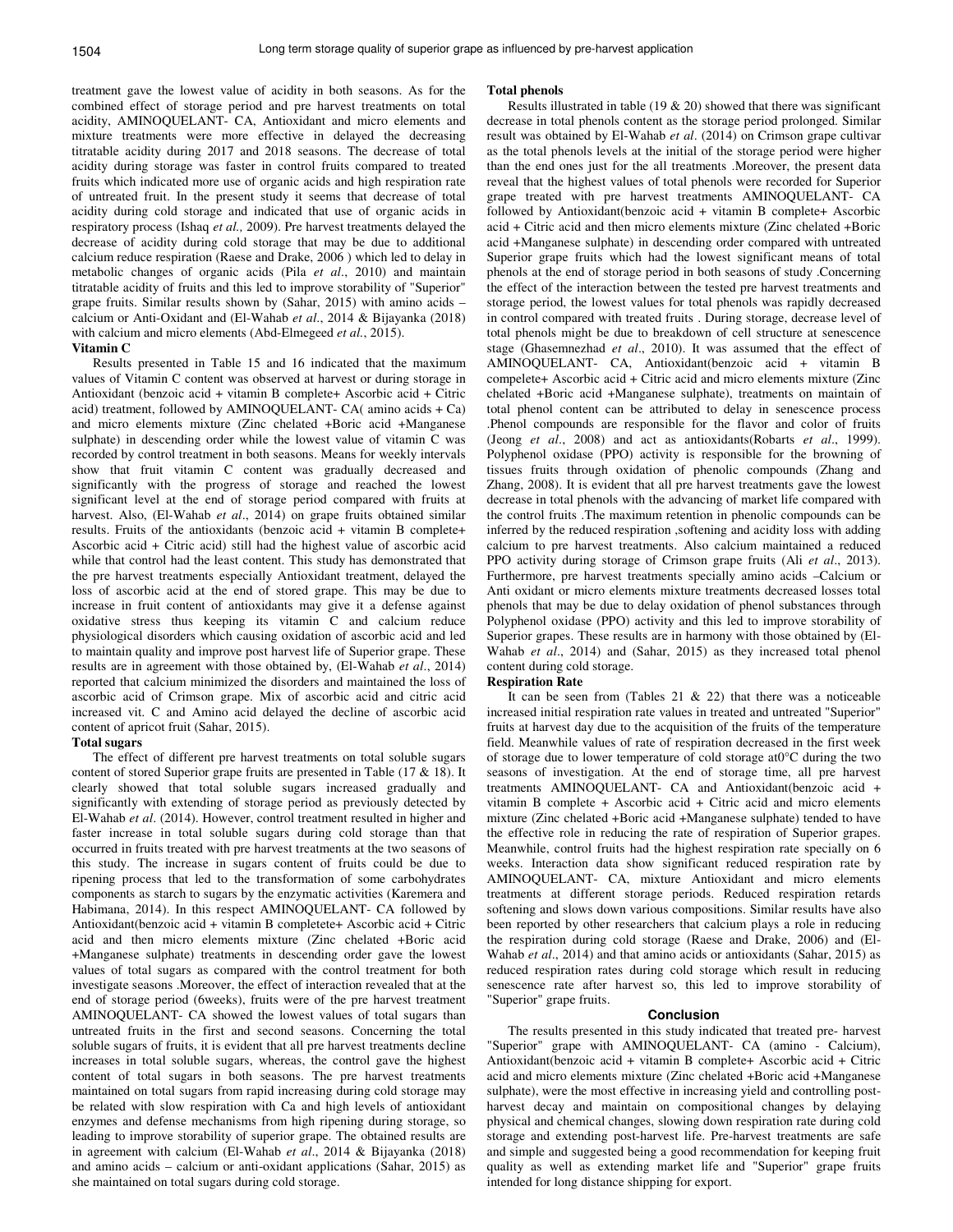# Sahar M. Abd El-Wahab et al.

### **Table 1: Effect of pre-harvest treatments on Cluster Weight and Total yield of Superior grape fruits during two seasons.**

|                                                                                                     | 2017 season                     |                            | 2018 season                     |                                             |  |
|-----------------------------------------------------------------------------------------------------|---------------------------------|----------------------------|---------------------------------|---------------------------------------------|--|
| Treatments (T)                                                                                      | <b>Cluster</b><br>Weight<br>(g) | <b>Total yield</b><br>(kg) | <b>Cluster</b><br>Weight<br>(g) | <b>Total vield</b><br>$\left($ kg $\right)$ |  |
| Control                                                                                             | 1.7                             | 8.4                        | 1.9                             | 9.0                                         |  |
| Micro nutrients (Zinc $0.05\%$ + Boric acid $0.05\%$ + Magnesium sulphate $0.5\%$ )                 | 2.12                            | 11.4                       | 2.18                            | 11.9                                        |  |
| Antioxidants (Benzoic acid 100 ppm + Vitamin B 50 ppm + Ascorbic acid 50 ppm + Citric acid 500 ppm) | 2.38                            | 13.2                       | 2.44                            | 13.8                                        |  |
| AMINOQUELANT- CA 0.05% (Amino acids + Calcium)                                                      | 2.45                            | 14.28                      | 2.60                            | 15.2                                        |  |
| Mean                                                                                                | 2.16                            | 11.82                      | 2.28                            | 12.48                                       |  |
| L.S.D at $5\%$                                                                                      | 0.06                            | 0.084                      | 0.09                            | 0.092                                       |  |

# **Table 2: Effect of preharvest treatments on Decay % of Superior grape fruits during 6 weeks storage at (0 <sup>0</sup>C – 90 RH %) in 2017 season.**

|                                                                                                     | <b>Treatment</b>             |                             |  | Storage period (weeks) |  |                                |      |      |      |                                                            |  |
|-----------------------------------------------------------------------------------------------------|------------------------------|-----------------------------|--|------------------------|--|--------------------------------|------|------|------|------------------------------------------------------------|--|
|                                                                                                     |                              |                             |  |                        |  |                                |      |      |      | Mean                                                       |  |
| Control                                                                                             |                              |                             |  |                        |  |                                |      |      |      | 0.00   3.83   6.73   13.43   18.13   19.33   21.53   13.83 |  |
| Micro nutrients (Zinc $0.05\%$ + Boric acid $0.05\%$ + Magnesium sulphate $0.5\%$ )                 |                              |                             |  |                        |  | $0.00 \, 0.93 \, 1.80 \, 2.73$ | 3.53 | 4.90 | 5.65 | 3.26                                                       |  |
| Antioxidants (Benzoic acid 100 ppm + Vitamin B 50 ppm + Ascorbic acid 50 ppm + Citric acid 500 ppm) |                              |                             |  |                        |  | 0.0010.5311.1312.20            | 3.23 | 4.60 | 5.43 | 2.85                                                       |  |
| AMINOQUELANT- CA 0.05% (Amino acids + Calcium)                                                      |                              |                             |  |                        |  | 0.00 0.20 0.33 1.10            | 1.60 | 2.08 | 2.23 | 1.26                                                       |  |
|                                                                                                     | Mean                         |                             |  |                        |  | 0.0011.3712.5014.87            | 6.62 | 7.73 | 8.71 |                                                            |  |
| LSD value at $0.05$ :                                                                               |                              |                             |  |                        |  |                                |      |      |      |                                                            |  |
| Treatments $(T)$ : 0.17                                                                             | Storage periods $(P)$ : 0.16 | Interactions $(TxP)$ : 0.46 |  |                        |  |                                |      |      |      |                                                            |  |

# **Table 3: Effect of preharvest treatments on Decay % of Superior grape fruits during 6 weeks storage at (0 <sup>0</sup>C – 90 RH %) in 2018 season**

| <b>Treatment</b>                                                                                    |  |  | Storage period (weeks) |                             |      |      |      |                                                                       |  |  |
|-----------------------------------------------------------------------------------------------------|--|--|------------------------|-----------------------------|------|------|------|-----------------------------------------------------------------------|--|--|
|                                                                                                     |  |  |                        |                             |      |      |      | <b>Mean</b>                                                           |  |  |
| Control                                                                                             |  |  |                        |                             |      |      |      | $(0.00 \, 3.71 \, 6.92 \, 10.52 \, 16.80 \, 17.90 \, 22.30 \, 13.03)$ |  |  |
| Micro nutrients (Zinc $0.05\%$ + Boric acid $0.05\%$ + Magnesium sulphate $0.5\%$ )                 |  |  |                        | 0.0010.8111.2211.82         | 2.20 | 2.70 | 3.70 | 2.08                                                                  |  |  |
| Antioxidants (Benzoic acid 100 ppm + Vitamin B 50 ppm + Ascorbic acid 50 ppm + Citric acid 500 ppm) |  |  |                        | $0.00$ $0.81$ $1.02$ $1.82$ | 2.10 | 2.60 | 3.40 | 1.96                                                                  |  |  |
| AMINOQUELANT- CA 0.05% (Amino acids + Calcium)                                                      |  |  |                        | 0.00 0.31 0.52 1.22         | 1.60 | 1.80 | 2.00 | 1.24                                                                  |  |  |
| Mean                                                                                                |  |  |                        | 0.00 1.41 2.42 3.85         | 5.68 | 6.25 | 7.85 |                                                                       |  |  |
| LSD value at $0.05$ :                                                                               |  |  |                        |                             |      |      |      |                                                                       |  |  |
| Treatments $(T)$ : 0.05<br>Storage periods $(P)$ : 0.04<br>Interactions $(TxP)$ : 0.12              |  |  |                        |                             |      |      |      |                                                                       |  |  |

### **Table 4: Effect of preharvest treatments on Weight loss % of Superior grape fruits during 6 weeks storage at (0<sup>0</sup> C – 90 RH %) in 2017 season.**

|                                                                                                     | Treatment                    |                            |  | Storage period (weeks) |                      |                                               |      |      |      |              |  |
|-----------------------------------------------------------------------------------------------------|------------------------------|----------------------------|--|------------------------|----------------------|-----------------------------------------------|------|------|------|--------------|--|
|                                                                                                     |                              |                            |  |                        |                      |                                               |      |      |      | <b>Mean</b>  |  |
| Control                                                                                             |                              |                            |  |                        |                      | $\vert 0.00 \vert 1.98 \vert 2.87 \vert 3.95$ | 4.84 | 6.21 |      | $10.25$ 5.02 |  |
| Micro nutrients (Zinc $0.05\%$ + Boric acid $0.05\%$ + Magnesium sulphate $0.5\%$ )                 |                              |                            |  |                        |                      | 0.00 1.35 2.55 2.93                           | 3.95 | 5.80 | 7.33 | 3.99         |  |
| Antioxidants (Benzoic acid 100 ppm + Vitamin B 50 ppm + Ascorbic acid 50 ppm + Citric acid 500 ppm) |                              |                            |  |                        |                      | $0.00 \,   \, 0.20 \,   \, 0.85 \,   \, 1.55$ | 2.10 | 2.53 | 2.88 | 1.69         |  |
| AMINOQUELANT- CA 0.05% (Amino acids + Calcium)                                                      |                              |                            |  |                        | $0.00$   0.13   0.23 | 1.10                                          | 1.53 | 2.00 | 2.40 | 1.23         |  |
|                                                                                                     | Mean                         |                            |  |                        |                      | $0.00$ $0.92$ $1.63$ $2.38$                   | 3.11 | 4.14 | 5.72 |              |  |
| LSD value at $0.05$ :                                                                               |                              |                            |  |                        |                      |                                               |      |      |      |              |  |
| Treatments $(T)$ : 0.17                                                                             | Storage periods $(P)$ : 0.15 | Interactions $(TxP)$ : 0.4 |  |                        |                      |                                               |      |      |      |              |  |

# **Table 5: Effect of preharvest treatments on Weight loss % of Superior grape fruits during 6 weeks storage at (0<sup>0</sup>C – 90 RH %) in 2018 season.**

|                                                                                                     | Treatment                                                                           |                             |  | Storage period (weeks) |                      |                                               |      |      |      |      |  |
|-----------------------------------------------------------------------------------------------------|-------------------------------------------------------------------------------------|-----------------------------|--|------------------------|----------------------|-----------------------------------------------|------|------|------|------|--|
|                                                                                                     |                                                                                     |                             |  |                        |                      |                                               |      |      |      | Mean |  |
| Control                                                                                             |                                                                                     |                             |  |                        |                      | 0.0011.9212.7813.83                           | 4.69 | 6.02 | 9.94 | 4.87 |  |
|                                                                                                     | Micro nutrients (Zinc $0.05\%$ + Boric acid $0.05\%$ + Magnesium sulphate $0.5\%$ ) |                             |  |                        |                      | $0.00$   1.31   2.47   2.84                   | 3.83 | 5.63 |      | 3.87 |  |
| Antioxidants (Benzoic acid 100 ppm + Vitamin B 50 ppm + Ascorbic acid 50 ppm + Citric acid 500 ppm) |                                                                                     |                             |  |                        | $0.00$ 0.19 0.82     | 1.50                                          | 2.04 | 2.45 | 2.79 | 1.63 |  |
| AMINOQUELANT- CA 0.05% (Amino acids + Calcium)                                                      |                                                                                     |                             |  |                        | $0.00$   0.13   0.22 | 1.07                                          | 1.48 | 1.94 | 2.33 | 1.19 |  |
|                                                                                                     | Mean                                                                                |                             |  |                        |                      | $\vert 0.00 \vert 0.89 \vert 1.58 \vert 2.31$ | 3.01 | 4.01 | 5.54 |      |  |
| LSD value at $0.05$ :                                                                               |                                                                                     |                             |  |                        |                      |                                               |      |      |      |      |  |
| Treatments $(T)$ : 0.07                                                                             | Storage periods $(P)$ : 0.06                                                        | Interactions $(TxP)$ : 0.18 |  |                        |                      |                                               |      |      |      |      |  |

# Table 6: Effect of preharvest treatments on Firmness (g/cm<sup>2</sup>) of Superior grape fruits during 6 weeks storage at (0<sup>0</sup> C – 90 RH %) in 2017 season.

|                                                                                                     | Treatment                    |                             |              | Storage period (weeks) |     |                                                  |     |     |   |            |  |
|-----------------------------------------------------------------------------------------------------|------------------------------|-----------------------------|--------------|------------------------|-----|--------------------------------------------------|-----|-----|---|------------|--|
|                                                                                                     |                              |                             | $\mathbf{0}$ |                        |     |                                                  |     |     | 6 | Mean       |  |
| Control                                                                                             |                              |                             |              | 530                    | 500 | 485                                              | 455 | 400 |   | 375 469.29 |  |
| Micro nutrients (Zinc $0.05\%$ + Boric acid $0.05\%$ + Magnesium sulphate $0.5\%$ )                 |                              |                             | 560          | 555                    | 525 | 490                                              | 440 | 400 |   | 390 480.00 |  |
| Antioxidants (Benzoic acid 100 ppm + Vitamin B 50 ppm + Ascorbic acid 50 ppm + Citric acid 500 ppm) |                              |                             | 590          | 575                    | 550 | 520                                              | 495 | 455 |   | 415 514.29 |  |
| AMINOQUELANT- CA 0.05% (Amino acids + Calcium)                                                      |                              |                             | 630          | 600                    | 585 | 565                                              | 530 | 500 |   | 490 557.14 |  |
|                                                                                                     | Mean                         |                             |              |                        |     | 580.00 565.00 540.00 515.00 480.00 438.75 417.50 |     |     |   |            |  |
| LSD value at $0.05$ :                                                                               |                              |                             |              |                        |     |                                                  |     |     |   |            |  |
| Treatments $(T)$ : 0.25                                                                             | Storage periods $(P)$ : 0.24 | Interactions $(TxP)$ : 0.68 |              |                        |     |                                                  |     |     |   |            |  |

# **Table 7** : **Effect of preharvest treatments on Firmness (g/cm<sup>2</sup> of Superior grape fruits during 6 weeks storage at (0<sup>0</sup> C – 90 RH %) in 2018 season.**

|                                                                                                     | <b>Treatment</b>             |                             |        | Storage period (weeks) |     |                                                  |     |     |  |            |  |
|-----------------------------------------------------------------------------------------------------|------------------------------|-----------------------------|--------|------------------------|-----|--------------------------------------------------|-----|-----|--|------------|--|
|                                                                                                     |                              |                             | $_{0}$ |                        |     |                                                  |     |     |  | Mean       |  |
| Control                                                                                             |                              |                             | 595    | 585                    | 550 | 535                                              | 500 | 440 |  | 410 516.43 |  |
| Micro nutrients (Zinc $0.05\%$ + Boric acid $0.05\%$ + Magnesium sulphate $0.5\%$ )                 |                              |                             | 615    | 610                    | 575 | 540                                              | 485 | 440 |  | 430 527.86 |  |
| Antioxidants (Benzoic acid 100 ppm + Vitamin B 50 ppm + Ascorbic acid 50 ppm + Citric acid 500 ppm) |                              |                             | 650    | 630                    | 605 | 570                                              | 545 | 500 |  | 455 565.00 |  |
| AMINOQUELANT- CA 0.05% (Amino acids + Calcium)                                                      |                              |                             | 690    | 660                    | 645 | 620                                              | 580 | 550 |  | 540 612.14 |  |
|                                                                                                     | Mean                         |                             |        |                        |     | 637.50 621.25 593.75 566.25 527.50 482.50 458.75 |     |     |  |            |  |
| LSD value at $0.05$ :                                                                               |                              |                             |        |                        |     |                                                  |     |     |  |            |  |
| Treatments $(T)$ : 0.34                                                                             | Storage periods $(P)$ : 0.31 | Interactions $(TxP)$ : 0.89 |        |                        |     |                                                  |     |     |  |            |  |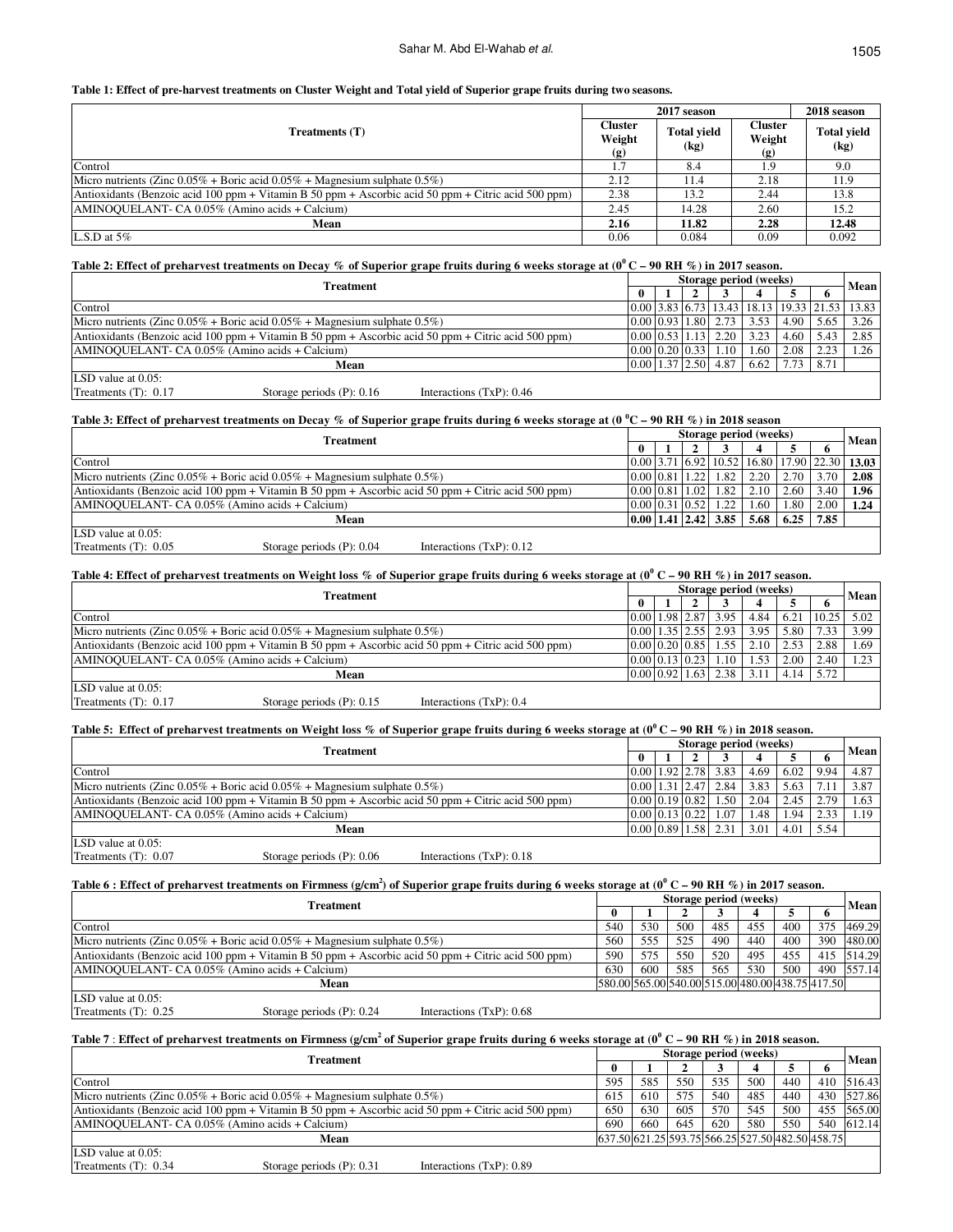# Long term storage quality of superior grape as influenced by pre-harvest application

| <b>Table 8:</b> Effect of preharvest treatments on Adherence Strength (g) (g/cm <sup>2</sup> ) of Superior grape fruits during 6 weeks storage at (0 <sup>0</sup> C – 90 RH %) in 2017 season. |  |  |
|------------------------------------------------------------------------------------------------------------------------------------------------------------------------------------------------|--|--|
|                                                                                                                                                                                                |  |  |

| Treatment                                                                                           |     |     | Storage period (weeks) |     |                                                  |     |  |             |  |  |
|-----------------------------------------------------------------------------------------------------|-----|-----|------------------------|-----|--------------------------------------------------|-----|--|-------------|--|--|
|                                                                                                     |     |     |                        |     |                                                  |     |  | <b>Mean</b> |  |  |
| Control                                                                                             | 590 | 575 | 540                    | 520 | 490                                              | 430 |  | 400 506.43  |  |  |
| Micro nutrients (Zinc $0.05\%$ + Boric acid $0.05\%$ + Magnesium sulphate $0.5\%$ )                 | 600 | 595 | 565                    | 530 | 475                                              | 430 |  | 420 516.43  |  |  |
| Antioxidants (Benzoic acid 100 ppm + Vitamin B 50 ppm + Ascorbic acid 50 ppm + Citric acid 500 ppm) |     |     | 595                    | 560 | 535                                              | 490 |  | 445 555.00  |  |  |
| AMINOQUELANT- CA 0.05% (Amino acids + Calcium)                                                      | 675 | 645 | 630                    | 605 | 570                                              | 540 |  | 530 599.29  |  |  |
| Mean                                                                                                |     |     |                        |     | 626.25 608.75 582.50 553.75 517.50 472.50 448.75 |     |  |             |  |  |
| LSD value at 0.05:                                                                                  |     |     |                        |     |                                                  |     |  |             |  |  |
| Treatments $(T)$ : 0.35<br>Storage periods $(P)$ : 0.33<br>Interactions $(TxP)$ : 0.92              |     |     |                        |     |                                                  |     |  |             |  |  |

**Table 9**: Effect of preharvest treatments on Adherence Strength (g) (g/cm<sup>2</sup>) of Superior grape fruits during 6 weeks storage at (0<sup>0</sup> C – 90 RH %) in 2018 season.

| <b>Treatment</b>                                                                                    |     | Storage period (weeks) |     |                                                  |     |     |     |        |  |
|-----------------------------------------------------------------------------------------------------|-----|------------------------|-----|--------------------------------------------------|-----|-----|-----|--------|--|
|                                                                                                     | 0   |                        |     |                                                  |     |     |     | Mean   |  |
| Control                                                                                             | 600 | 585                    | 550 | 530                                              | 500 | 440 | 410 | 516.43 |  |
| Micro nutrients (Zinc $0.05\%$ + Boric acid $0.05\%$ + Magnesium sulphate $0.5\%$ )                 | 610 | 605                    | 575 | 540                                              | 485 | 440 | 430 | 526.43 |  |
| Antioxidants (Benzoic acid 100 ppm + Vitamin B 50 ppm + Ascorbic acid 50 ppm + Citric acid 500 ppm) | 650 | 635                    | 605 | 570                                              | 545 | 500 | 455 | 565.71 |  |
| AMINOQUELANT- CA 0.05% (Amino acids + Calcium)                                                      | 690 | 655                    | 640 | 615                                              | 580 | 550 | 540 | 610.00 |  |
| Mean                                                                                                |     |                        |     | 637.50 620.00 592.50 563.75 527.50 482.50 458.75 |     |     |     |        |  |
| LSD value at 0.05:                                                                                  |     |                        |     |                                                  |     |     |     |        |  |

Treatments (T):  $0.35$ 

Storage periods (P): 0.33 Interactions (TxP): 0.92

**Table 10:** Effect of preharvest treatments on Shattering % of Superior grape fruits during 6 weeks storage at  $(0^0 C - 90 RH \%)$  in 2017 season.

|                                                                                                     | Treatment                    |                             |  | Storage period (weeks) |                                      |                                                     |      |      |       |             |  |
|-----------------------------------------------------------------------------------------------------|------------------------------|-----------------------------|--|------------------------|--------------------------------------|-----------------------------------------------------|------|------|-------|-------------|--|
|                                                                                                     |                              |                             |  |                        |                                      |                                                     |      |      |       | <b>Mean</b> |  |
| Control                                                                                             |                              |                             |  |                        |                                      | 0.0012.7013.9915.85                                 | 7.96 | 9.89 | 11.75 | 7.02        |  |
| Micro nutrients (Zinc $0.05\%$ + Boric acid $0.05\%$ + Magnesium sulphate $0.5\%$ )                 |                              |                             |  |                        | $0.00 \mid 1.17 \mid 1.99 \mid 2.85$ | 3.33                                                | 3.75 | 4.54 | 2.94  |             |  |
| Antioxidants (Benzoic acid 100 ppm + Vitamin B 50 ppm + Ascorbic acid 50 ppm + Citric acid 500 ppm) |                              |                             |  |                        |                                      | $\vert 0.00 \vert 1.27 \vert 1.79 \vert 2.09 \vert$ | 3.01 | 3.51 | 4.10  | 2.63        |  |
| AMINOQUELANT- CA 0.05% (Amino acids + Calcium)                                                      |                              |                             |  |                        |                                      | 0.00100.6510.7911.19                                | 1.71 | 2.11 | 2.41  | l.48        |  |
|                                                                                                     | Mean                         |                             |  |                        |                                      | $0.00$   1.45   2.14   3.00                         | 4.00 | 4.82 | 5.70  |             |  |
| LSD value at $0.05$ :                                                                               |                              |                             |  |                        |                                      |                                                     |      |      |       |             |  |
| Treatments $(T)$ : 0.44                                                                             | Storage periods $(P)$ : 0.41 | Interactions $(TxP)$ : 1.16 |  |                        |                                      |                                                     |      |      |       |             |  |

Table 11 : Effect of preharvest treatments on Shattering % of Superior grape fruits during 6 weeks storage at (0<sup>0</sup> C – 90 RH %) in 2018 season.

|                                                                                                     | Treatment                    |                             |  | Storage period (weeks) |                     |                                                     |                                  |       |       |             |  |
|-----------------------------------------------------------------------------------------------------|------------------------------|-----------------------------|--|------------------------|---------------------|-----------------------------------------------------|----------------------------------|-------|-------|-------------|--|
|                                                                                                     |                              |                             |  |                        |                     |                                                     |                                  |       |       | <b>Mean</b> |  |
| Control                                                                                             |                              |                             |  |                        |                     | $0.00$   2.81   4.15   6.08                         | 8.28                             | 10.29 | 12.22 | 7.30        |  |
| Micro nutrients (Zinc $0.05\%$ + Boric acid $0.05\%$ + Magnesium sulphate $0.5\%$ )                 |                              |                             |  |                        | 0.0011.2212.0712.96 | 3.46                                                | 3.90                             | 4.72  | 3.06  |             |  |
| Antioxidants (Benzoic acid 100 ppm + Vitamin B 50 ppm + Ascorbic acid 50 ppm + Citric acid 500 ppm) |                              |                             |  |                        |                     | $\vert 0.00 \vert 1.32 \vert 1.86 \vert 2.17 \vert$ | 3.13                             | 3.65  | 4.26  | 2.73        |  |
| AMINOQUELANT- CA 0.05% (Amino acids + Calcium)                                                      |                              |                             |  |                        | 0.00 0.68 0.82 1.24 | 1.78                                                | 2.19                             | 2.51  | 1.54  |             |  |
|                                                                                                     | Mean                         |                             |  |                        |                     |                                                     | 0.00   1.51   2.23   3.11   4.16 | 5.01  | 5.93  |             |  |
| LSD value at 0.05:                                                                                  |                              |                             |  |                        |                     |                                                     |                                  |       |       |             |  |
| Treatments $(T)$ : 0.09                                                                             | Storage periods $(P)$ : 0.08 | Interactions $(TxP)$ : 0.23 |  |                        |                     |                                                     |                                  |       |       |             |  |

**Table 12 :** Effect of preharvest treatments on T.S.S % of Superior grape fruits during 6 weeks storage at  $(0^0 C - 90 RH \%)$  in 2017 season.

|                                                                                                     | Treatment                    |                             |  | Storage period (weeks) |  |  |                                           |  |  |                                                             |  |  |
|-----------------------------------------------------------------------------------------------------|------------------------------|-----------------------------|--|------------------------|--|--|-------------------------------------------|--|--|-------------------------------------------------------------|--|--|
|                                                                                                     |                              |                             |  |                        |  |  |                                           |  |  | <b>Mean</b>                                                 |  |  |
| Control                                                                                             |                              |                             |  |                        |  |  |                                           |  |  | 13.85  16.54  19.84  22.54  25.36  28.41  31.86  22.63      |  |  |
| Micro nutrients (Zinc $0.05\%$ + Boric acid $0.05\%$ + Magnesium sulphate $0.5\%$ )                 |                              |                             |  |                        |  |  |                                           |  |  | 14.25  16.51  18.25  20.34  22.14  24.14  26.31  20.28      |  |  |
| Antioxidants (Benzoic acid 100 ppm + Vitamin B 50 ppm + Ascorbic acid 50 ppm + Citric acid 500 ppm) |                              |                             |  |                        |  |  |                                           |  |  | 15.95 16.21 17.84 18.65 19.54 20.57 21.84 18.66             |  |  |
| AMINOQUELANT- CA 0.05% (Amino acids + Calcium)                                                      |                              |                             |  |                        |  |  |                                           |  |  | 16.8   16.97   17.54   17.95   18.23   18.87   19.2   17.94 |  |  |
|                                                                                                     | Mean                         |                             |  |                        |  |  | 15.21 16.56 18.37 19.87 21.32 23.00 24.80 |  |  |                                                             |  |  |
| LSD value at $0.05$ :                                                                               |                              |                             |  |                        |  |  |                                           |  |  |                                                             |  |  |
| Treatments $(T)$ : 0.07                                                                             | Storage periods $(P)$ : 0.06 | Interactions $(TxP)$ : 0.17 |  |                        |  |  |                                           |  |  |                                                             |  |  |

**Table 13:** Effect of preharvest treatments on T.S.S % of Superior grape fruits during 6 weeks storage at  $(0^0 C - 90 R H W)$  in 2018 season.

|                                                                                                     | Treatment                                      |                             |  | Storage period (weeks) |  |  |  |  |                                           |                                                 |  |  |
|-----------------------------------------------------------------------------------------------------|------------------------------------------------|-----------------------------|--|------------------------|--|--|--|--|-------------------------------------------|-------------------------------------------------|--|--|
|                                                                                                     |                                                |                             |  |                        |  |  |  |  |                                           | Mean                                            |  |  |
| Control                                                                                             |                                                |                             |  |                        |  |  |  |  |                                           | 14.13 16.87 20.24 22.99 25.87 28.98 32.50 23.08 |  |  |
| Micro nutrients (Zinc $0.05\%$ + Boric acid $0.05\%$ + Magnesium sulphate $0.5\%$ )                 |                                                |                             |  |                        |  |  |  |  |                                           | 14.54 16.84 18.62 20.75 22.58 24.62 26.84 20.68 |  |  |
| Antioxidants (Benzoic acid 100 ppm + Vitamin B 50 ppm + Ascorbic acid 50 ppm + Citric acid 500 ppm) |                                                |                             |  |                        |  |  |  |  |                                           | 16.27 16.53 18.20 19.02 19.93 20.98 22.28 19.03 |  |  |
|                                                                                                     | AMINOQUELANT- CA 0.05% (Amino acids + Calcium) |                             |  |                        |  |  |  |  |                                           | 17.14 17.31 17.89 18.31 18.59 19.25 19.58 18.30 |  |  |
|                                                                                                     | Mean                                           |                             |  |                        |  |  |  |  | 15.52 16.89 18.73 20.27 21.74 23.46 25.30 |                                                 |  |  |
| LSD value at $0.05$ :                                                                               |                                                |                             |  |                        |  |  |  |  |                                           |                                                 |  |  |
| Treatments $(T)$ : 0.63                                                                             | Storage periods (P): 0.59                      | Interactions $(TxP)$ : 1.68 |  |                        |  |  |  |  |                                           |                                                 |  |  |

**Table 14 :** Effect of preharvest treatments on Acidity % of Superior grape fruits during 6 weeks storage at  $(0^0 C - 90 RH \%)$  in 2017 season.

|                                                                                                     | Treatment                                      |                             |  | Storage period (weeks) |                                     |                       |      |      |      |      |  |  |
|-----------------------------------------------------------------------------------------------------|------------------------------------------------|-----------------------------|--|------------------------|-------------------------------------|-----------------------|------|------|------|------|--|--|
|                                                                                                     |                                                |                             |  |                        |                                     |                       |      |      |      | Mean |  |  |
| Control                                                                                             |                                                |                             |  |                        | $0.8 \mid 0.68 \mid 0.62 \mid 0.61$ |                       | 0.57 | 0.48 | 0.45 | 0.60 |  |  |
| Micro nutrients (Zinc $0.05\%$ + Boric acid $0.05\%$ + Magnesium sulphate $0.5\%$ )                 |                                                |                             |  |                        | 0.72 0.7 0.68 0.61                  |                       | 0.58 | 0.55 | 0.5  | 0.62 |  |  |
| Antioxidants (Benzoic acid 100 ppm + Vitamin B 50 ppm + Ascorbic acid 50 ppm + Citric acid 500 ppm) |                                                |                             |  |                        |                                     | $0.69$ 0.67 0.66 0.65 | 0.63 | 0.6  | 0.57 | 0.64 |  |  |
|                                                                                                     | AMINOQUELANT- CA 0.05% (Amino acids + Calcium) |                             |  |                        |                                     | 0.68 0.67 0.67 0.66   | 0.65 | 0.64 | 0.63 | 0.66 |  |  |
|                                                                                                     | Mean                                           |                             |  |                        |                                     | $0.72$ 0.68 0.66 0.63 | 0.61 | 0.57 | 0.54 |      |  |  |
| LSD value at $0.05$ :                                                                               |                                                |                             |  |                        |                                     |                       |      |      |      |      |  |  |
| Treatments $(T)$ : 0.02                                                                             | Storage periods $(P)$ : 0.01                   | Interactions $(TxP)$ : 0.04 |  |                        |                                     |                       |      |      |      |      |  |  |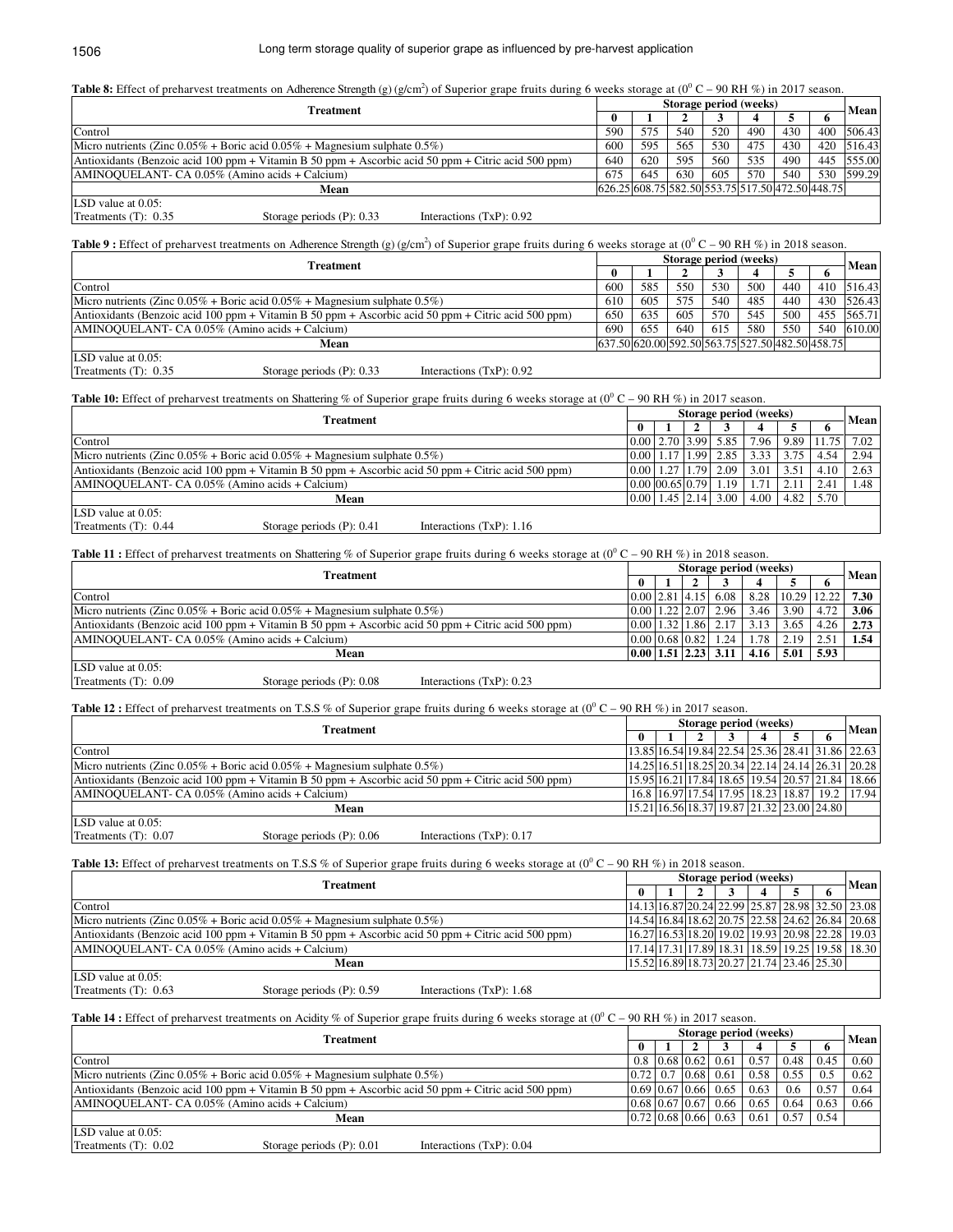**Table 15 :** Effect of preharvest treatments on Acidity % of Superior grape fruits during 6 weeks storage at  $(0^0 C - 90 RH \%)$  in 2018 season.

|                                                                                                     | Treatment                                                                           |                             |        | Storage period (weeks) |  |                             |                 |                   |      |      |  |
|-----------------------------------------------------------------------------------------------------|-------------------------------------------------------------------------------------|-----------------------------|--------|------------------------|--|-----------------------------|-----------------|-------------------|------|------|--|
|                                                                                                     |                                                                                     |                             | $_{0}$ |                        |  |                             |                 |                   |      | Mean |  |
| Control                                                                                             |                                                                                     |                             |        |                        |  | 0.82 0.69 0.63 0.62         |                 | $0.58 \quad 0.49$ | 0.46 | 0.61 |  |
|                                                                                                     | Micro nutrients (Zinc $0.05\%$ + Boric acid $0.05\%$ + Magnesium sulphate $0.5\%$ ) |                             |        |                        |  | 0.73 0.71 0.69 0.62         |                 | $0.59 \quad 0.56$ | 0.51 | 0.63 |  |
| Antioxidants (Benzoic acid 100 ppm + Vitamin B 50 ppm + Ascorbic acid 50 ppm + Citric acid 500 ppm) |                                                                                     |                             |        |                        |  | $0.70$ 0.68 0.67 0.66       | $0.64 \pm 0.61$ |                   | 0.58 | 0.65 |  |
| AMINOQUELANT- CA 0.05% (Amino acids + Calcium)                                                      |                                                                                     |                             |        |                        |  | $0.69$   0.68   0.68   0.67 |                 | $0.66 \pm 0.65$   | 0.64 | 0.67 |  |
|                                                                                                     | Mean                                                                                |                             |        |                        |  | $0.74$ 0.69 0.67 0.65       |                 | $0.62 \quad 0.58$ | 0.55 |      |  |
| LSD value at $0.05$ :                                                                               |                                                                                     |                             |        |                        |  |                             |                 |                   |      |      |  |
| Treatments $(T)$ : 0.07                                                                             | Storage periods $(P)$ : 0.02                                                        | Interactions $(TxP)$ : 0.09 |        |                        |  |                             |                 |                   |      |      |  |

Table 16 : Effect of preharvest treatments on Vitamin C (mg/100 mL juice) of Superior grape fruits during 6 weeks storage at (0<sup>0</sup> C – 90 RH %) in 2017 season.

| Treatment                                                                                           | Storage period (weeks) |              |  |                     |      |      |      |             |
|-----------------------------------------------------------------------------------------------------|------------------------|--------------|--|---------------------|------|------|------|-------------|
|                                                                                                     |                        |              |  |                     |      |      |      | <b>Mean</b> |
| Control                                                                                             |                        | 113.0512.441 |  | 2.3                 | 2.15 | 2.05 | 1.80 | 2.41        |
| Micro nutrients (Zinc $0.05\%$ + Boric acid $0.05\%$ + Magnesium sulphate $0.5\%$ )                 |                        |              |  | 3.34 3.12 3.00 2.81 | 2.7  | 2.61 | 2.52 | 2.87        |
| Antioxidants (Benzoic acid 100 ppm + Vitamin B 50 ppm + Ascorbic acid 50 ppm + Citric acid 500 ppm) |                        |              |  | 3.54 3.29 3.20 3.15 | 3.10 | 3.05 | 2.98 | 3.19        |
| AMINOQUELANT- CA 0.05% (Amino acids + Calcium)                                                      |                        |              |  | 3.42 3016 3.05 2.92 | 2.87 | 2.80 | 2.73 | 2.99        |
| Mean                                                                                                |                        |              |  | 3.35 3.16 2.92 2.80 | 2.71 | 2.63 | 2.51 |             |
| ILSD value at $0.05$ :                                                                              |                        |              |  |                     |      |      |      |             |

Treatments (T):  $0.04$ Storage periods (P): 0.01 Interactions (TxP): 0.07

**Table 17:** Effect of preharvest treatments on Vitamin C (mg/100 mL juice) of Superior grape fruits during 6 weeks storage at ( $0^0$ C – 90 RH %) in 2018 season.

|                                                                                                     | Treatment                                      |                             |  | Storage period (weeks) |                             |                       |      |      |      |      |  |  |
|-----------------------------------------------------------------------------------------------------|------------------------------------------------|-----------------------------|--|------------------------|-----------------------------|-----------------------|------|------|------|------|--|--|
|                                                                                                     |                                                |                             |  |                        |                             |                       |      |      |      | Mean |  |  |
| Control                                                                                             |                                                |                             |  |                        | $3.13$ $3.07$ $2.45$ $2.31$ |                       | 2.16 | 2.06 | 1.81 | 2.43 |  |  |
| Micro nutrients (Zinc $0.05\%$ + Boric acid $0.05\%$ + Magnesium sulphate $0.5\%$ )                 |                                                |                             |  |                        |                             | $3.36$ 3.14 3.02 2.82 | 2.71 | 2.62 | 2.53 | 2.89 |  |  |
| Antioxidants (Benzoic acid 100 ppm + Vitamin B 50 ppm + Ascorbic acid 50 ppm + Citric acid 500 ppm) |                                                |                             |  |                        |                             | 3.56 3.31 3.22 3.17   | 3.12 | 3.07 | 2.99 | 3.20 |  |  |
|                                                                                                     | AMINOQUELANT- CA 0.05% (Amino acids + Calcium) |                             |  |                        |                             | 3.44 3.18 3.07 2.93   | 2.88 | 2.81 | 2.74 | 3.01 |  |  |
|                                                                                                     | Mean                                           |                             |  |                        |                             | 3.37 3.17 2.94 2.81   | 2.72 | 2.64 | 2.52 |      |  |  |
| LSD value at $0.05$ :                                                                               |                                                |                             |  |                        |                             |                       |      |      |      |      |  |  |
| Treatments $(T)$ : 0.06                                                                             | Storage periods $(P)$ : 0.03                   | Interactions $(TxP)$ : 0.10 |  |                        |                             |                       |      |      |      |      |  |  |

Table 18 : Effect of preharvest treatments on Total sugar % of Superior grape fruits during 6 weeks storage at (0<sup>0</sup> C – 90 RH %) in 2017 season

|                                                                                                     | Treatment                    |                             |  | Storage period (weeks) |  |  |  |  |                                                 |                                                              |  |  |
|-----------------------------------------------------------------------------------------------------|------------------------------|-----------------------------|--|------------------------|--|--|--|--|-------------------------------------------------|--------------------------------------------------------------|--|--|
|                                                                                                     |                              |                             |  |                        |  |  |  |  |                                                 | Mean                                                         |  |  |
| Control                                                                                             |                              |                             |  |                        |  |  |  |  |                                                 | 13.25  16.80  17.20  18.30   19.64   20.46   21.95   18.23   |  |  |
| Micro nutrients (Zinc $0.05\%$ + Boric acid $0.05\%$ + Magnesium sulphate $0.5\%$ )                 |                              |                             |  |                        |  |  |  |  |                                                 | 14.20  16.54   16.98   17.67   18.95   19.69   20.25   17.75 |  |  |
| Antioxidants (Benzoic acid 100 ppm + Vitamin B 50 ppm + Ascorbic acid 50 ppm + Citric acid 500 ppm) |                              |                             |  |                        |  |  |  |  |                                                 | 14.85 16.10 16.88 17.36 18.73 19.35 19.90 17.60              |  |  |
| AMINOQUELANT- CA 0.05% (Amino acids + Calcium)                                                      |                              |                             |  |                        |  |  |  |  | 15.34 15.88 16.27 16.46 17.00 17.48 18.73 16.74 |                                                              |  |  |
|                                                                                                     | Mean                         |                             |  |                        |  |  |  |  | 14.41 16.33 16.83 17.45 18.58 19.25 20.21       |                                                              |  |  |
| LSD value at $0.05$ :                                                                               |                              |                             |  |                        |  |  |  |  |                                                 |                                                              |  |  |
| Treatments $(T)$ : 0.06                                                                             | Storage periods $(P)$ : 0.05 | Interactions $(TxP)$ : 0.16 |  |                        |  |  |  |  |                                                 |                                                              |  |  |

**Table 19 :** Effect of preharvest treatments on Total sugar % of Superior grape fruits during 6 weeks storage at  $(0^0 C - 90 RH \%)$  in 2018 season.

|                                                                                     | Treatment                    |                                                                                                     |  | Storage period (weeks) |  |  |  |  |                                           |                                                              |  |  |
|-------------------------------------------------------------------------------------|------------------------------|-----------------------------------------------------------------------------------------------------|--|------------------------|--|--|--|--|-------------------------------------------|--------------------------------------------------------------|--|--|
|                                                                                     |                              |                                                                                                     |  |                        |  |  |  |  |                                           | Mean                                                         |  |  |
| Control                                                                             |                              |                                                                                                     |  |                        |  |  |  |  |                                           | 13.36  16.93  17.34  18.45   19.80   20.62   22.13   18.37   |  |  |
| Micro nutrients (Zinc $0.05\%$ + Boric acid $0.05\%$ + Magnesium sulphate $0.5\%$ ) |                              |                                                                                                     |  |                        |  |  |  |  |                                           | 14.31  16.67  17.12  17.81  19.10  19.85  20.41  17.90       |  |  |
|                                                                                     |                              | Antioxidants (Benzoic acid 100 ppm + Vitamin B 50 ppm + Ascorbic acid 50 ppm + Citric acid 500 ppm) |  |                        |  |  |  |  |                                           | 14.97  16.23   17.02   17.50   18.88   19.50   20.06   17.74 |  |  |
| AMINOQUELANT- CA 0.05% (Amino acids + Calcium)                                      |                              |                                                                                                     |  |                        |  |  |  |  |                                           | 15.46 16.01 16.40 16.59 17.14 17.62 18.88 16.87              |  |  |
|                                                                                     | Mean                         |                                                                                                     |  |                        |  |  |  |  | 14.53 16.46 16.97 17.59 18.73 19.40 20.37 |                                                              |  |  |
| LSD value at $0.05$ :                                                               |                              |                                                                                                     |  |                        |  |  |  |  |                                           |                                                              |  |  |
| Treatments $(T)$ : 0.08                                                             | Storage periods $(P)$ : 0.04 | Interactions $(TxP)$ : 0.12                                                                         |  |                        |  |  |  |  |                                           |                                                              |  |  |

Table 20: Effect of preharvest treatments on Respiration Rate (ml CO<sub>2</sub>/kg/h) of Superior grape fruits during 6 weeks storage at (0<sup>0</sup> C-90 RH %) in 2017 season

|                                                                                                     | Treatment                    |                             |  | Storage period (weeks) |  |                              |      |      |      |             |  |  |
|-----------------------------------------------------------------------------------------------------|------------------------------|-----------------------------|--|------------------------|--|------------------------------|------|------|------|-------------|--|--|
|                                                                                                     |                              |                             |  |                        |  |                              |      |      |      | <b>Mean</b> |  |  |
| Control                                                                                             |                              |                             |  |                        |  | 15.21 3.58 3.90 4.25         | 5.98 | 6.51 | 7.58 | 6.72        |  |  |
| Micro nutrients (Zinc $0.05\%$ + Boric acid $0.05\%$ + Magnesium sulphate $0.5\%$ )                 |                              |                             |  |                        |  | 14.92 2.40 2.54 2.64         | 2.73 | 2.82 | 2.82 | 4.41        |  |  |
| Antioxidants (Benzoic acid 100 ppm + Vitamin B 50 ppm + Ascorbic acid 50 ppm + Citric acid 500 ppm) |                              |                             |  |                        |  | $13.87$ $2.34$ $2.42$ $2.50$ | 2.56 | 2.67 | 2.82 | 4.17        |  |  |
| AMINOQUELANT- CA 0.05% (Amino acids + Calcium)                                                      |                              |                             |  |                        |  | $12.59$ 1.92 2.00 2.10       | 2.18 | 2.25 | 2.30 | 3.62        |  |  |
|                                                                                                     | Mean                         |                             |  |                        |  | 14.15 2.56 2.72 2.87         | 3.36 | 3.56 | 3.88 |             |  |  |
| LSD value at $0.05$ :                                                                               |                              |                             |  |                        |  |                              |      |      |      |             |  |  |
| Treatments $(T)$ : 0.06                                                                             | Storage periods $(P)$ : 0.03 | Interactions $(TxP)$ : 0.10 |  |                        |  |                              |      |      |      |             |  |  |

**Table 21:** Effect of preharvest treatments on Respiration Rate (ml CO<sub>2</sub>/kg/h) of Superior grape fruits during 6 weeks storage at  $(0^0 C - 90 R$  H $\%$ ) in 2018 season

|                                                                                                     | Treatment                    |                             |                              | Storage period (weeks) |  |                              |      |       |      |      |  |  |
|-----------------------------------------------------------------------------------------------------|------------------------------|-----------------------------|------------------------------|------------------------|--|------------------------------|------|-------|------|------|--|--|
|                                                                                                     |                              |                             |                              |                        |  |                              |      |       | o    | Mean |  |  |
| Control                                                                                             |                              |                             |                              |                        |  | $15.35$ $3.61$ $3.94$ $4.29$ | 6.03 | 6.57  | 7.65 | 6.78 |  |  |
| Micro nutrients (Zinc $0.05\%$ + Boric acid $0.05\%$ + Magnesium sulphate $0.5\%$ )                 |                              |                             |                              |                        |  | $15.05$ $2.42$ $2.56$ $2.66$ | 2.75 | 12.85 | 2.85 | 4.45 |  |  |
| Antioxidants (Benzoic acid 100 ppm + Vitamin B 50 ppm + Ascorbic acid 50 ppm + Citric acid 500 ppm) |                              |                             | $13.99$ $2.36$ $2.44$ $2.52$ |                        |  |                              | 2.58 | 2.69  | 2.85 | 4.21 |  |  |
| AMINOQUELANT- CA 0.05% (Amino acids + Calcium)                                                      |                              |                             |                              |                        |  | $12.70$ 1.94 $2.02$   2.12   | 2.20 | 2.27  | 2.32 | 3.65 |  |  |
|                                                                                                     | Mean                         |                             |                              |                        |  | $14.27$   2.58   2.74   2.90 | 3.39 | 3.59  | 3.91 |      |  |  |
| LSD value at $0.05$ :                                                                               |                              |                             |                              |                        |  |                              |      |       |      |      |  |  |
| Treatments (T): 0.07                                                                                | Storage periods $(P)$ : 0.04 | Interactions $(TxP)$ : 0.12 |                              |                        |  |                              |      |       |      |      |  |  |